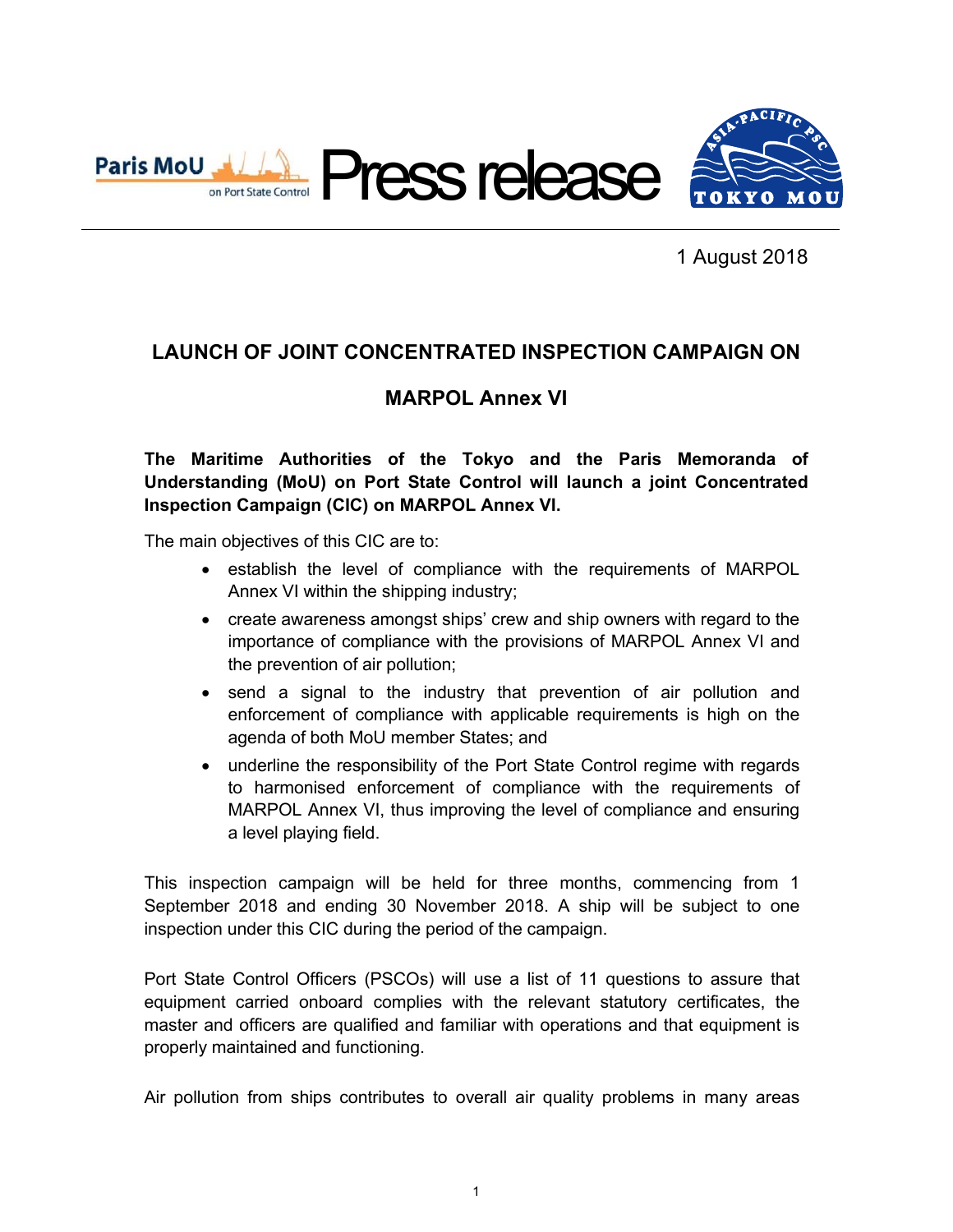and affects the natural environment. Pollution by sulphur and nitrogen oxides contributes to acid rain, increased eutrophication and reduced air quality.

Following international co-operation in the combat against acid rain and ozonedepleting substances, the IMO, through the MEPC, included the issue of air pollution in its work programme. As a result of the work, through the Protocol of 1997, Annex VI has been included in the MARPOL Convention. MARPOL Annex VI sets limits on sulphur- and nitrogen oxide emissions from ship exhausts and prohibits deliberate emissions of ozone-depleting substances and volatile organic compounds.

Both Secretary Hideo Kubota and Secretary General Richard Schiferli state: "Effective and uniform enforcement is a prerequisite for ensuring cleaner air and the full environmental impact of the regulation. In practice, this requires a high priority on enforcement and strong and effective cooperation between national port State control authorities".

If deficiencies are found, actions by the port State may vary from recording a deficiency and instructing the master to rectify it within a certain period of time to detaining the ship until the serious deficiencies have been rectified. In the case of detention, publication in the monthly detention lists of the Tokyo and Paris MoU web sites will take place.

It is expected that the Tokyo and Paris MoUs will carry out approximately 10,000 inspections during the CIC.

The results of the campaign will be analysed and findings will be presented to the governing bodies of the MoUs for submission to the IMO.

| <b>Paris MOU</b>                 | <b>Tokyo MOU</b>                  |
|----------------------------------|-----------------------------------|
| Mr. Richard W.J. Schiferli       | Mr. Hideo KUBOTA                  |
| <b>Secretary General</b>         | Secretary, Tokyo MOU Secretariat  |
| Paris MoU on Port State Control  | Ascend Shimbashi 8F               |
| PO Box 16191                     | 6-19-19, Shimbashi,               |
| 2500 BD The Hague                | Minato-ku, Tokyo                  |
| The Netherlands                  | Japan 105-0004                    |
| Tel: +31-70-4561508              | Tel: +81-3-3433 0621              |
|                                  | Fax: +81-3-3433 0624              |
| E-mail: secretariat@parismou.org | E-mail: secretariat@tokyo-mou.org |
| Web-site: www.parismou.org       | Web-site: www.tokyo-mou.org       |